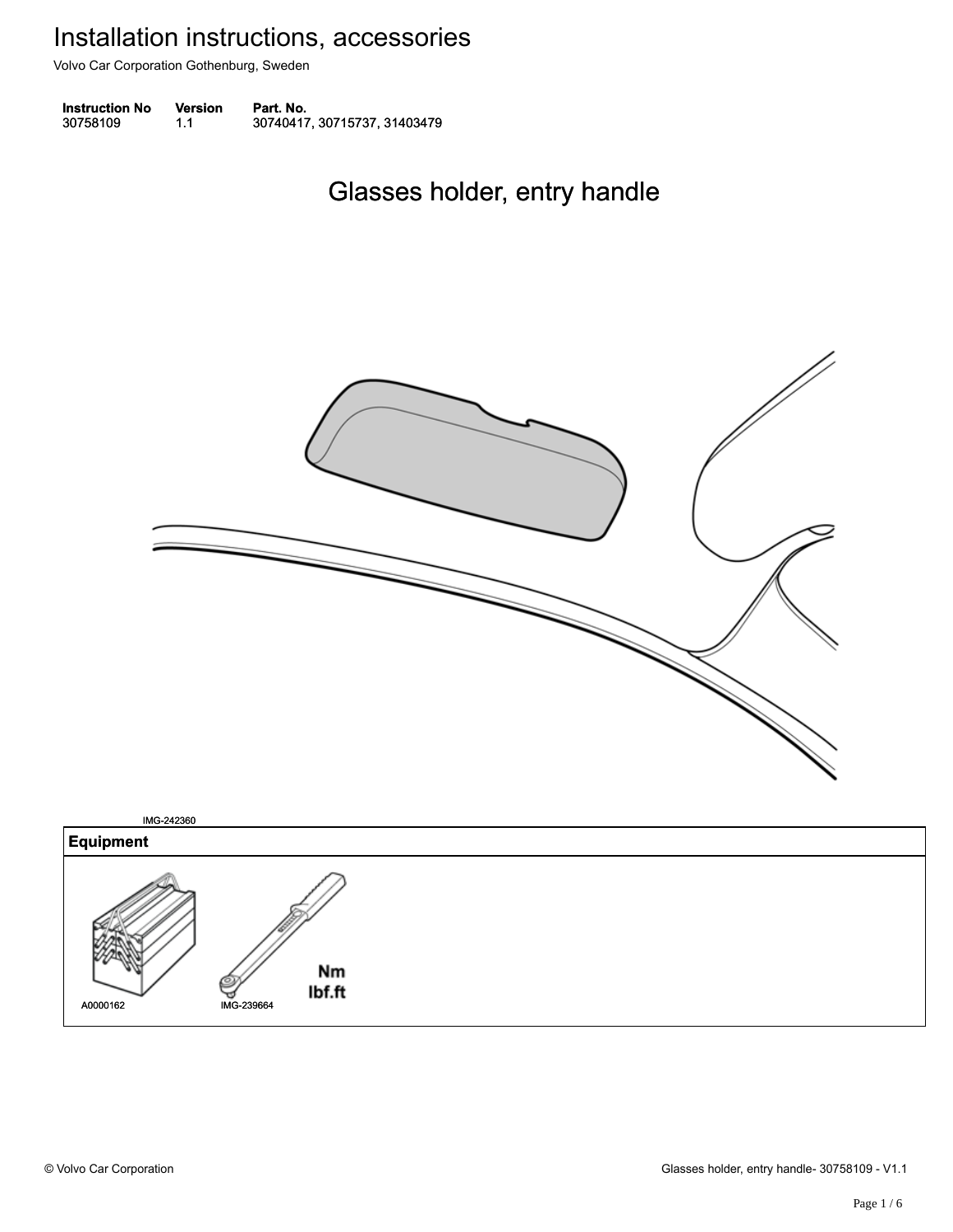Volvo Car Corporation Gothenburg, Sweden

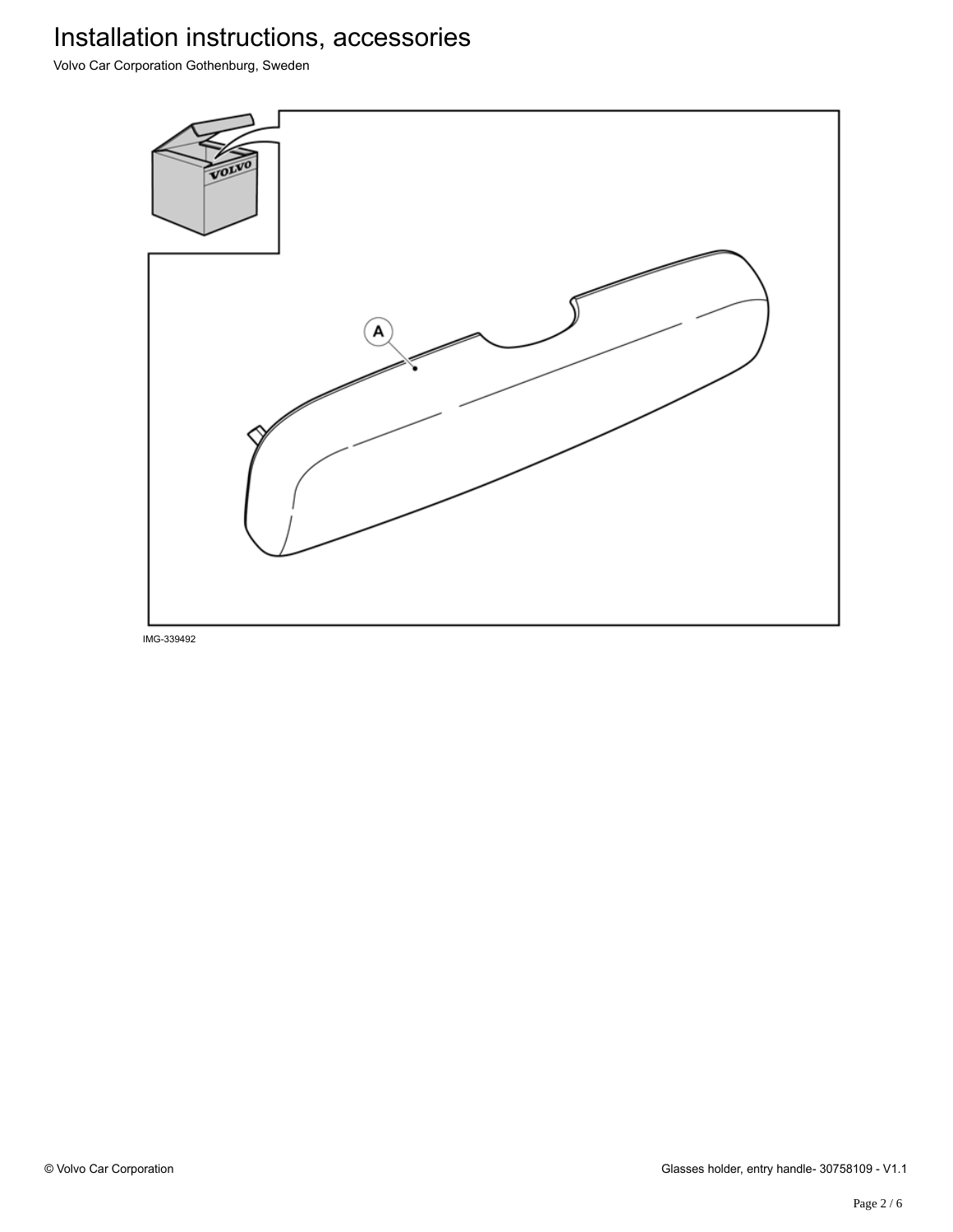Volvo Car Corporation Gothenburg, Sweden

### **INTRODUCTION**

Read through all of the instructions before starting installation.

Notifications and warning texts are for your safety and to minimise the risk of something breaking during installation.

Ensure that all tools stated in the instructions are available before starting installation.

Certain steps in the instructions are only presented in the form of images. Explanatory text is also given for more complicated steps.

In the event of any problems with the instructions or the accessory, contact your local Volvo dealer.

### **Note!**

Some steps in these installation instructions are presented with illustration only.

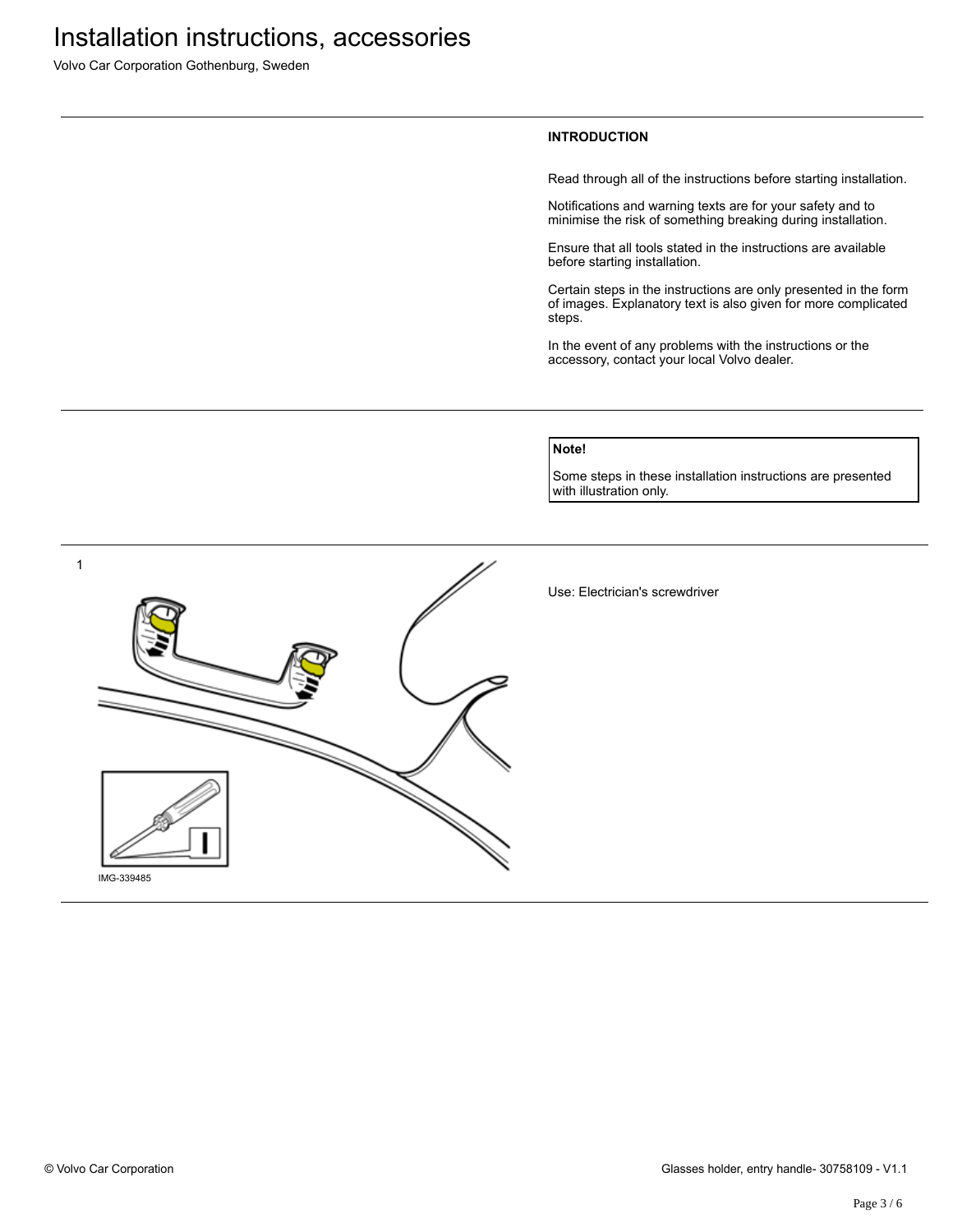Volvo Car Corporation Gothenburg, Sweden



3



IMG-339482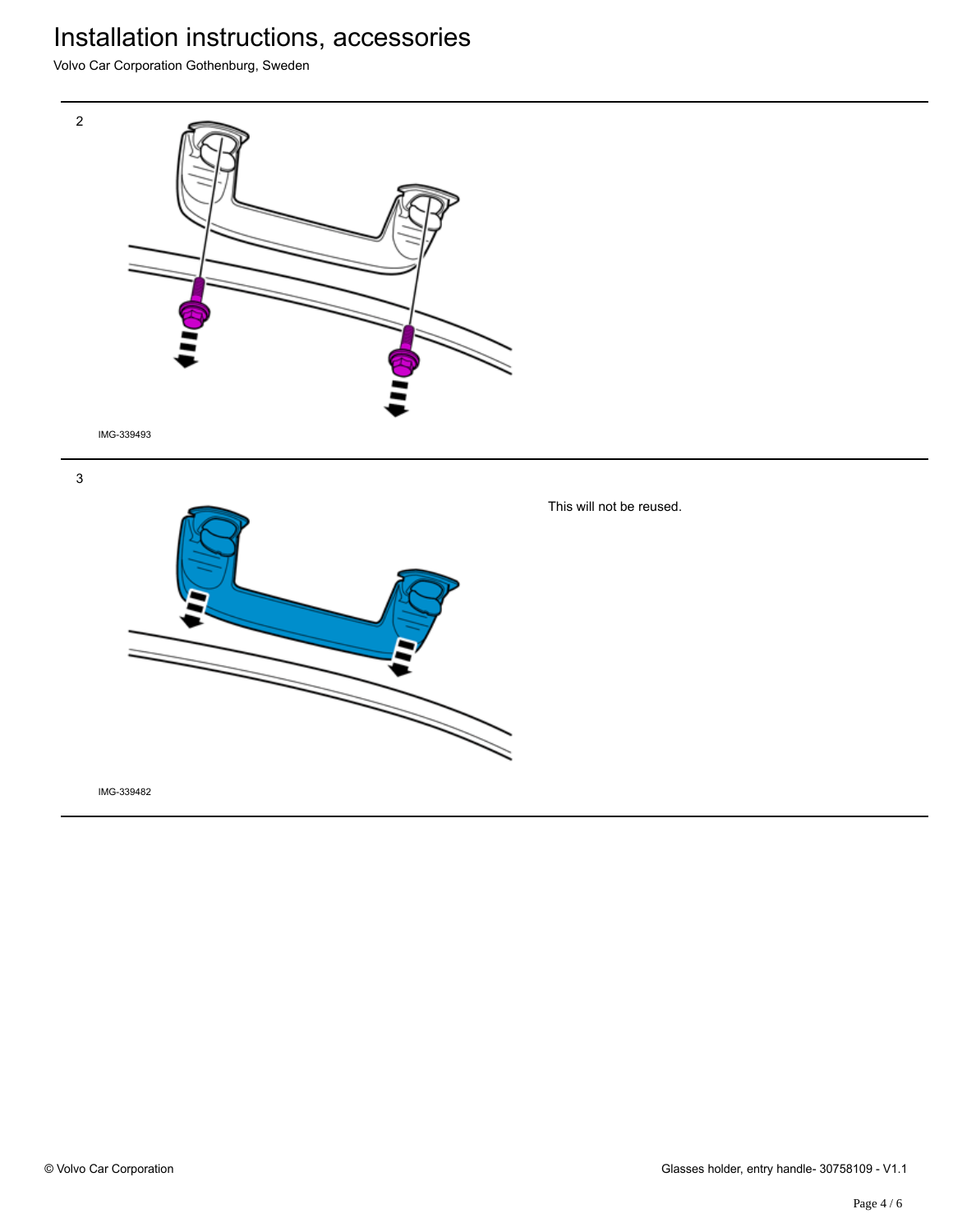Volvo Car Corporation Gothenburg, Sweden



Make sure that the four retaining plates (1) sit on each side of the nut plates where the glasses holder will be fastened. If there is not enough room for the plate, it can be broken off and discarded.

IMG-339483